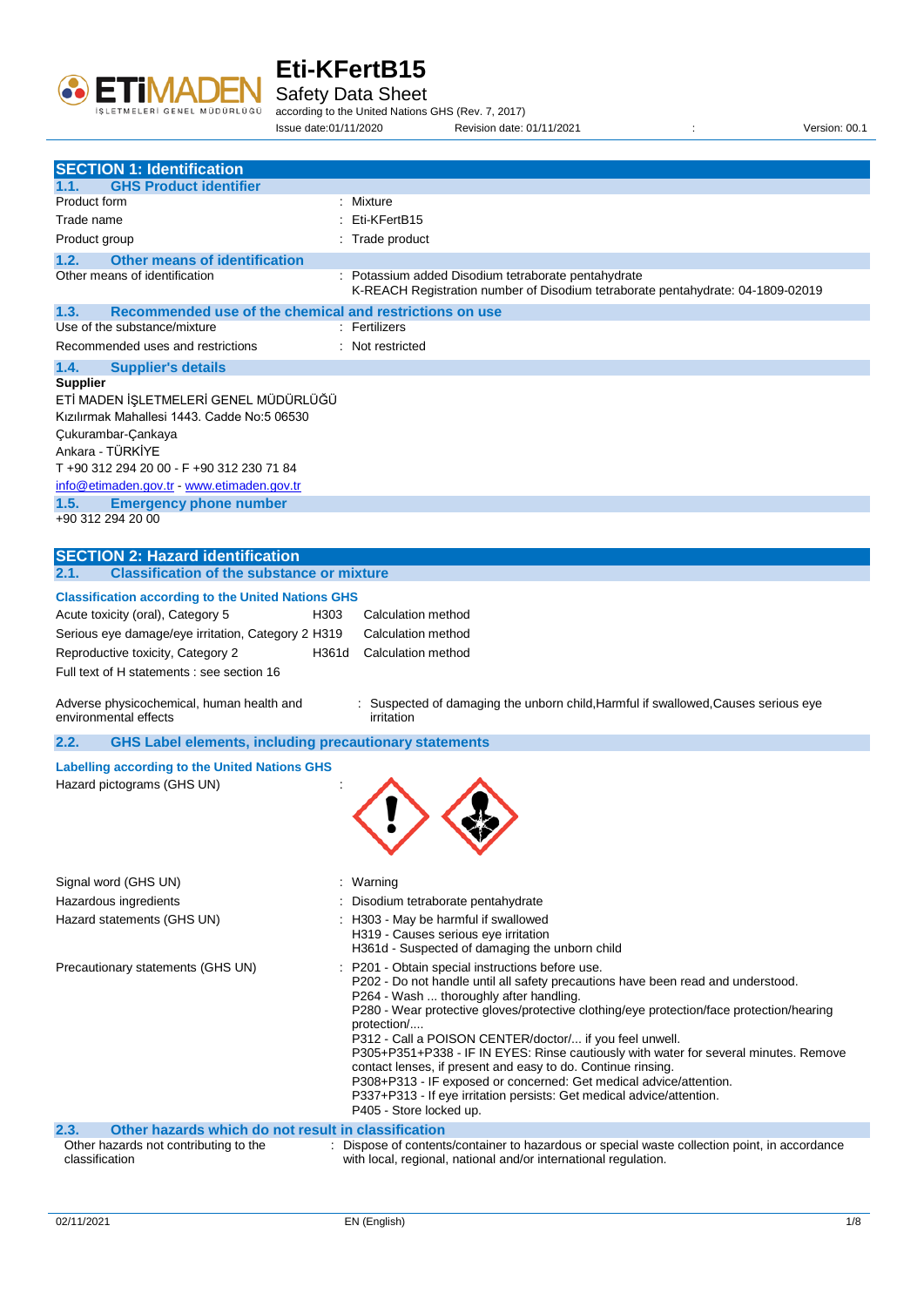Safety Data Sheet

according to the United Nations GHS (Rev. 7, 2017)

| <b>SECTION 3: Composition/information on ingredients</b> |                           |         |                                                                    |
|----------------------------------------------------------|---------------------------|---------|--------------------------------------------------------------------|
| <b>Substances</b><br>3.1.                                |                           |         |                                                                    |
| Not applicable                                           |                           |         |                                                                    |
| 3.2.<br><b>Mixtures</b>                                  |                           |         |                                                                    |
| <b>Name</b>                                              | <b>Product identifier</b> | $\%$    | <b>Classification according to</b><br>the United Nations GHS       |
| Disodium tetraborate pentahydrate                        | (CAS-No.) 12179-04-03     | < 98.09 | Acute Tox. 5 (Oral), H303<br>Eye Irrit. 2A, H319<br>Repr. 2, H361d |
| potassium chloride                                       | (CAS-No.) 7447-40-7       | > 1.91  | Not classified                                                     |

Full text of H-statements: see section 16

| <b>SECTION 4: First-aid measures</b>                                            |                                                                                                                                                                |
|---------------------------------------------------------------------------------|----------------------------------------------------------------------------------------------------------------------------------------------------------------|
| <b>Description of necessary first-aid measures</b><br>4.1.                      |                                                                                                                                                                |
| First-aid measures general                                                      | : IF exposed or concerned: Get medical advice/attention. Call a poison center or a doctor if you<br>feel unwell.                                               |
| First-aid measures after inhalation                                             | : Remove person to fresh air and keep comfortable for breathing.                                                                                               |
| First-aid measures after skin contact                                           | : Wash skin with plenty of water.                                                                                                                              |
| First-aid measures after eye contact                                            | : Rinse cautiously with water for several minutes. Remove contact lenses, if present and easy                                                                  |
|                                                                                 | to do. Continue rinsing. If eye irritation persists: Get medical advice/attention.                                                                             |
| First-aid measures after ingestion                                              | : Rinse mouth. Call a poison center or a doctor if you feel unwell.                                                                                            |
| 4.2.<br>Most important symptoms/effects, acute and delayed                      |                                                                                                                                                                |
| Symptoms/effects after eye contact                                              | : Eye irritation.                                                                                                                                              |
| 4.3.                                                                            | Indication of immediate medical attention and special treatment needed, if necessary                                                                           |
| Treat symptomatically.                                                          |                                                                                                                                                                |
| <b>SECTION 5: Fire-fighting measures</b>                                        |                                                                                                                                                                |
| <b>Suitable extinguishing media</b><br>5.1.                                     |                                                                                                                                                                |
| Suitable extinguishing media                                                    | : Water spray. Dry powder. Foam.                                                                                                                               |
| 5.2.<br>Specific hazards arising from the chemical                              |                                                                                                                                                                |
| Hazardous decomposition products in case of fire : Toxic fumes may be released. |                                                                                                                                                                |
| 5.3.<br><b>Special protective actions for fire-fighters</b>                     |                                                                                                                                                                |
| Protection during firefighting                                                  | : Do not attempt to take action without suitable protective equipment. Self-contained breathing<br>apparatus. Complete protective clothing.                    |
| <b>SECTION 6: Accidental release measures</b>                                   |                                                                                                                                                                |
|                                                                                 |                                                                                                                                                                |
| 6.1.                                                                            |                                                                                                                                                                |
|                                                                                 | Personal precautions, protective equipment and emergency procedures                                                                                            |
| 6.1.1.<br>For non-emergency personnel                                           |                                                                                                                                                                |
| <b>Emergency procedures</b>                                                     | : Ventilate spillage area. Avoid contact with skin and eyes.                                                                                                   |
| 6.1.2.<br>For emergency responders                                              |                                                                                                                                                                |
| Protective equipment                                                            | : Do not attempt to take action without suitable protective equipment. For further information<br>refer to section 8: "Exposure controls/personal protection". |
| 6.2.<br><b>Environmental precautions</b>                                        |                                                                                                                                                                |
| Avoid release to the environment.                                               |                                                                                                                                                                |
| Methods and materials for containment and cleaning up<br>6.3.                   |                                                                                                                                                                |
| For containment                                                                 | : Collect spillage.                                                                                                                                            |
| Methods for cleaning up                                                         | : Mechanically recover the product. Notify authorities if product enters sewers or public waters.                                                              |
| Other information                                                               | Dispose of materials or solid residues at an authorized site.                                                                                                  |
|                                                                                 |                                                                                                                                                                |
| <b>SECTION 7: Handling and storage</b><br>7.1.                                  |                                                                                                                                                                |
| <b>Precautions for safe handling</b><br>Precautions for safe handling           | : Ensure good ventilation of the work station. Obtain special instructions before use. Do not                                                                  |
|                                                                                 | handle until all safety precautions have been read and understood. Wear personal protective                                                                    |
|                                                                                 | equipment. Avoid contact with skin and eyes.                                                                                                                   |
| Hygiene measures                                                                | : Do not eat, drink or smoke when using this product. Always wash hands after handling the<br>product.                                                         |

**<sup>7.2.</sup> Conditions for safe storage, including any incompatibilities** Storage conditions **in a state of the Conduct Conduct Conduct** : Store locked up. Store in a well-ventilated place. Keep cool.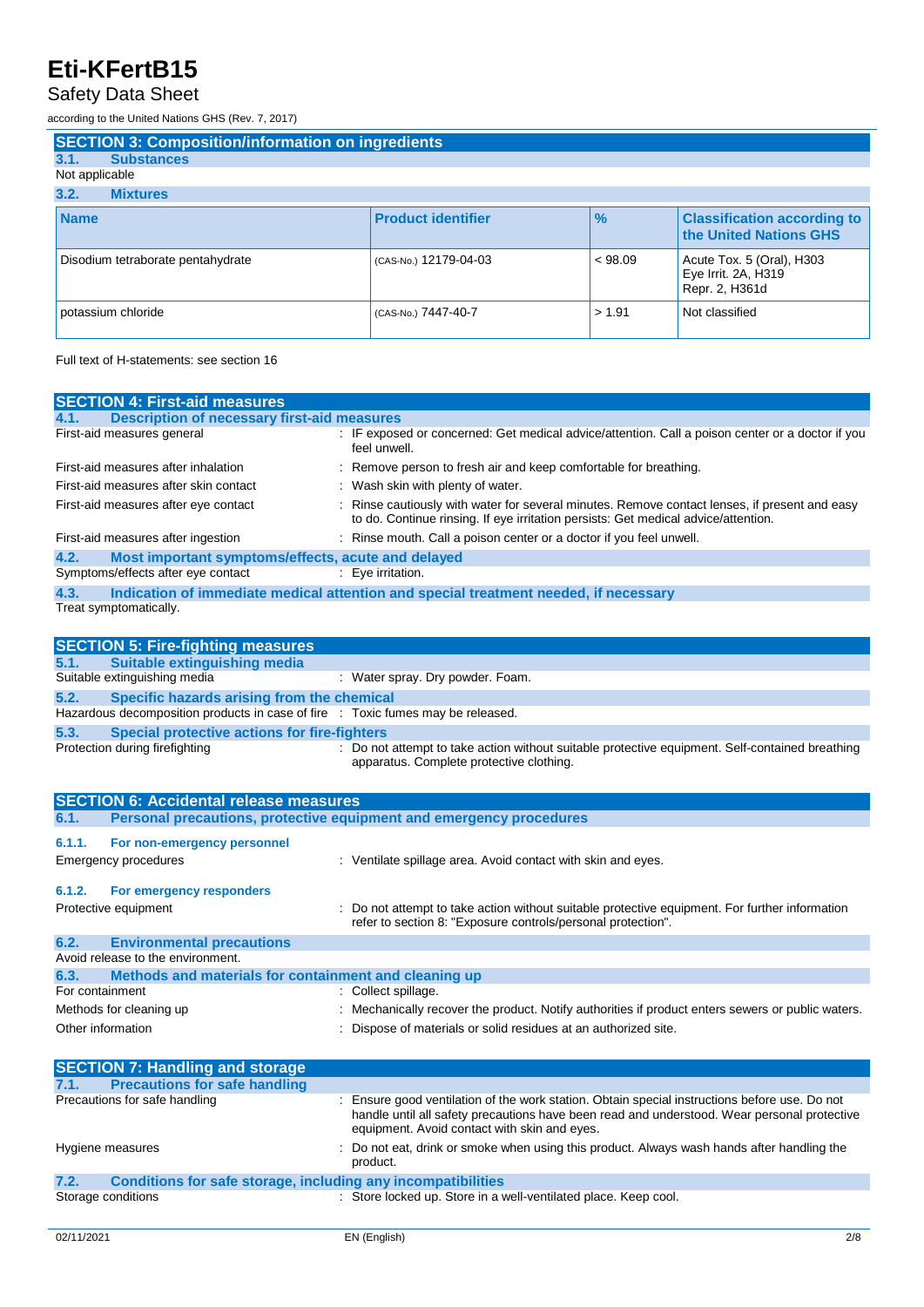Safety Data Sheet

according to the United Nations GHS (Rev. 7, 2017)

| <b>SECTION 8: Exposure controls/personal protection</b> |                                                                             |
|---------------------------------------------------------|-----------------------------------------------------------------------------|
| <b>Control parameters</b><br>8.1.                       |                                                                             |
| No additional information available                     |                                                                             |
| 8.2.<br><b>Appropriate engineering controls</b>         |                                                                             |
| Appropriate engineering controls                        | : Ensure good ventilation of the work station.                              |
| Environmental exposure controls                         | : Avoid release to the environment.                                         |
| 8.3.                                                    | Individual protection measures, such as personal protective equipment (PPE) |
| Hand protection                                         | : Protective gloves                                                         |
| Eye protection                                          | Safety glasses                                                              |
| Skin and body protection                                | : Wear suitable protective clothing                                         |
| Respiratory protection                                  | : [In case of inadequate ventilation] wear respiratory protection.          |
|                                                         |                                                                             |

Personal protective equipment symbol(s)



**8.4. Exposure limit values for the other components** No additional information available

| <b>SECTION 9: Physical and chemical properties</b>    |                                   |
|-------------------------------------------------------|-----------------------------------|
| <b>Basic physical and chemical properties</b><br>9.1. |                                   |
| <b>Physical state</b>                                 | Solid                             |
| Molecular mass                                        | 291.35 g/mol                      |
| Colour                                                | white.                            |
| Odour                                                 | Odourless.                        |
| Odour threshold                                       | Not available                     |
| Melting point                                         | : 741 $^{\circ}$ C                |
| Freezing point                                        | Not applicable                    |
| Boiling point                                         | 1575 °C                           |
| Flammability (solid, gas)                             | Non flammable.                    |
| <b>Explosive limits</b>                               | Not applicable                    |
| Lower explosive limit (LEL)                           | Not applicable                    |
| Upper explosive limit (UEL)                           | Not applicable                    |
| Flash point                                           | Non flammable                     |
| Auto-ignition temperature                             | Not applicable                    |
| Decomposition temperature                             | Not available                     |
| pH                                                    | 9.2                               |
| pH solution                                           | $: 1\%$                           |
| Viscosity, kinematic (calculated value) (40 °C)       | Not applicable                    |
| Partition coefficient n-octanol/water (Log Kow)       | Not available                     |
| Vapour pressure                                       | Negligible @20 C                  |
| Vapour pressure at 50 °C                              | Not available                     |
| Density                                               | Not available                     |
| Relative density                                      | 1.81 @ 20 C                       |
| Relative vapour density at 20 °C                      | Not applicable                    |
| Solubility                                            | Water: 3.7% @ 20°C; 51.2% @ 100°C |
| Particle size                                         | $+1.180$ mm / -0.075 mm           |
| Particle size distribution                            | 4 % max / 5 % max                 |
| Particle shape                                        | Not available                     |
| Particle aspect ratio                                 | Not available                     |
| Particle specific surface area                        | Not available                     |
|                                                       |                                   |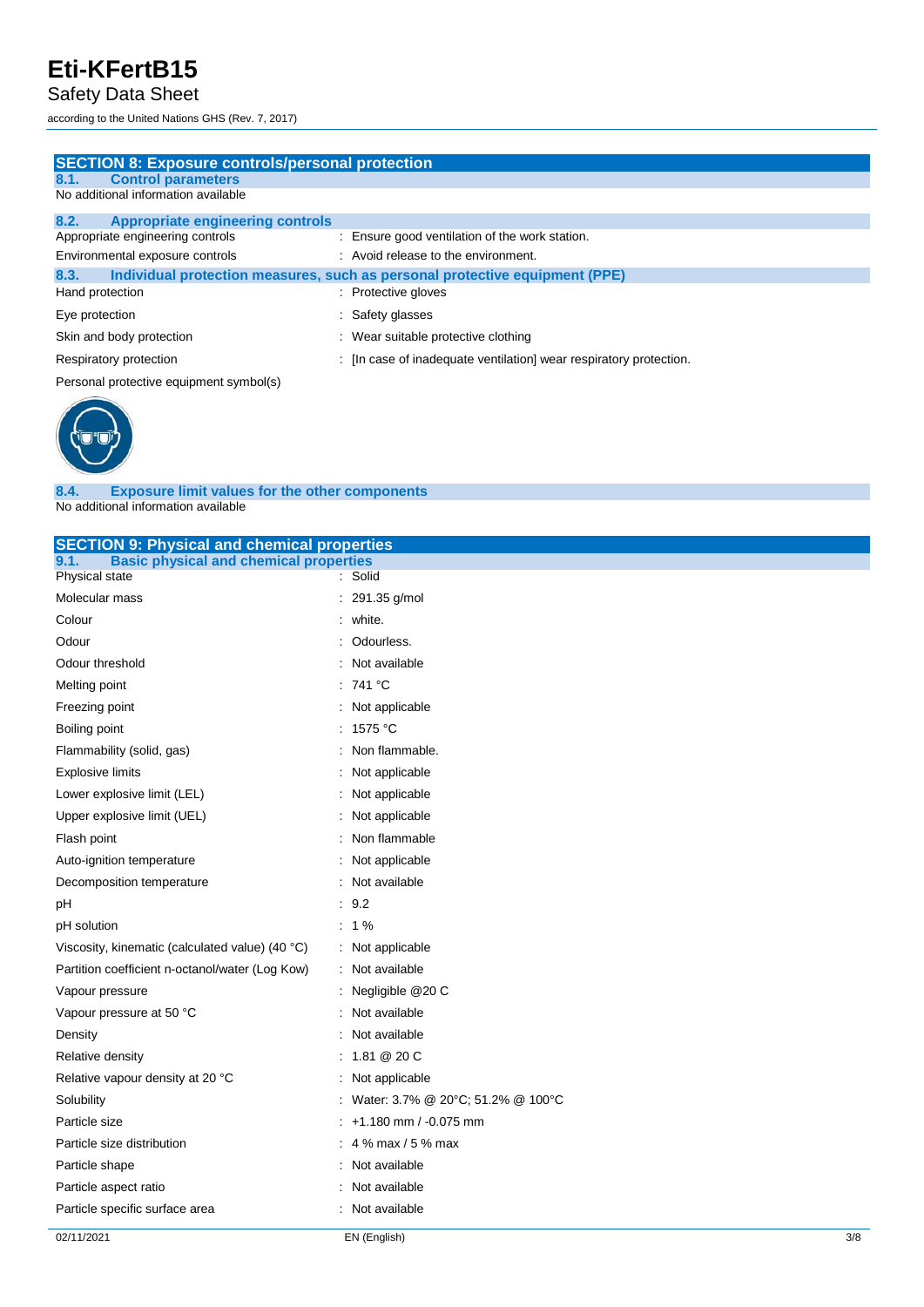### Safety Data Sheet

according to the United Nations GHS (Rev. 7, 2017)

| Data relevant with regard to physical hazard classes (supplemental)<br>9.2. |
|-----------------------------------------------------------------------------|
|-----------------------------------------------------------------------------|

No additional information available

|       | <b>SECTION 10: Stability and reactivity</b>                                        |
|-------|------------------------------------------------------------------------------------|
| 10.1. | <b>Reactivity</b>                                                                  |
|       | The product is non-reactive under normal conditions of use, storage and transport. |
| 10.2. | <b>Chemical stability</b>                                                          |
|       | Stable under normal conditions.                                                    |
| 10.3. | <b>Possibility of hazardous reactions</b>                                          |
|       | No dangerous reactions known under normal conditions of use.                       |
| 10.4. | <b>Conditions to avoid</b>                                                         |
|       | None under recommended storage and handling conditions (see section 7).            |
| 10.5. | Incompatible materials                                                             |
|       | No additional information available                                                |

#### **10.6. Hazardous decomposition products**

Under normal conditions of storage and use, hazardous decomposition products should not be produced.

| <b>SECTION 11: Toxicological information</b>  |                                |  |
|-----------------------------------------------|--------------------------------|--|
| Information on toxicological effects<br>11.1. |                                |  |
| Acute toxicity (oral)                         | : May be harmful if swallowed. |  |
| Acute toxicity (dermal)                       | : Not classified               |  |
| Acute toxicity (inhalation)                   | : Not classified               |  |
| ATE UN (oral)                                 | 2548.68 mg/kg bodyweight       |  |

| Disodium tetraborate pentahydrate (12179-04-03) |                                                                                                                                           |
|-------------------------------------------------|-------------------------------------------------------------------------------------------------------------------------------------------|
| LD50 dermal rabbit                              | > 2000 mg/kg bodyweight Animal: rabbit, Guideline: other: FIFRA (40 CFR 163)                                                              |
| potassium chloride (7447-40-7)                  |                                                                                                                                           |
| LD50 oral rat                                   | ≈ 3020 mg/kg bodyweight Animal: rat, Animal sex: female                                                                                   |
| Skin corrosion/irritation                       | Not classified                                                                                                                            |
|                                                 | pH: 9.2                                                                                                                                   |
| Serious eye damage/irritation                   | Causes serious eye irritation.                                                                                                            |
|                                                 | pH: 9.2                                                                                                                                   |
| Respiratory or skin sensitisation               | Not classified                                                                                                                            |
| Germ cell mutagenicity                          | Not classified                                                                                                                            |
| Carcinogenicity                                 | Not classified                                                                                                                            |
| potassium chloride (7447-40-7)                  |                                                                                                                                           |
| NOAEL (chronic, oral, animal/male, 2 years)     | $\approx$ 1820 mg/kg bodyweight Animal: rat, Animal sex: male, Remarks on results: other: Effect type:<br>toxicity (migrated information) |
| Reproductive toxicity                           | Suspected of damaging fertility or the unborn child.                                                                                      |
| STOT-single exposure                            | Not classified                                                                                                                            |
| STOT-repeated exposure                          | Not classified                                                                                                                            |
| potassium chloride (7447-40-7)                  |                                                                                                                                           |
| NOAEL (oral, rat, 90 days)                      | ≈ 1820 mg/kg bodyweight Animal: rat, Animal sex: male                                                                                     |
| Aspiration hazard                               | : Not classified                                                                                                                          |
| Eti-KFertB15                                    |                                                                                                                                           |
| Viscosity, kinematic                            | Not applicable                                                                                                                            |

| <b>SECTION 12: Ecological information</b>                                    |                            |
|------------------------------------------------------------------------------|----------------------------|
| 12.1. Toxicity                                                               |                            |
| Ecology - general                                                            | : Harmful to aquatic life. |
| Hazardous to the aquatic environment, short-term : Not classified<br>(acute) |                            |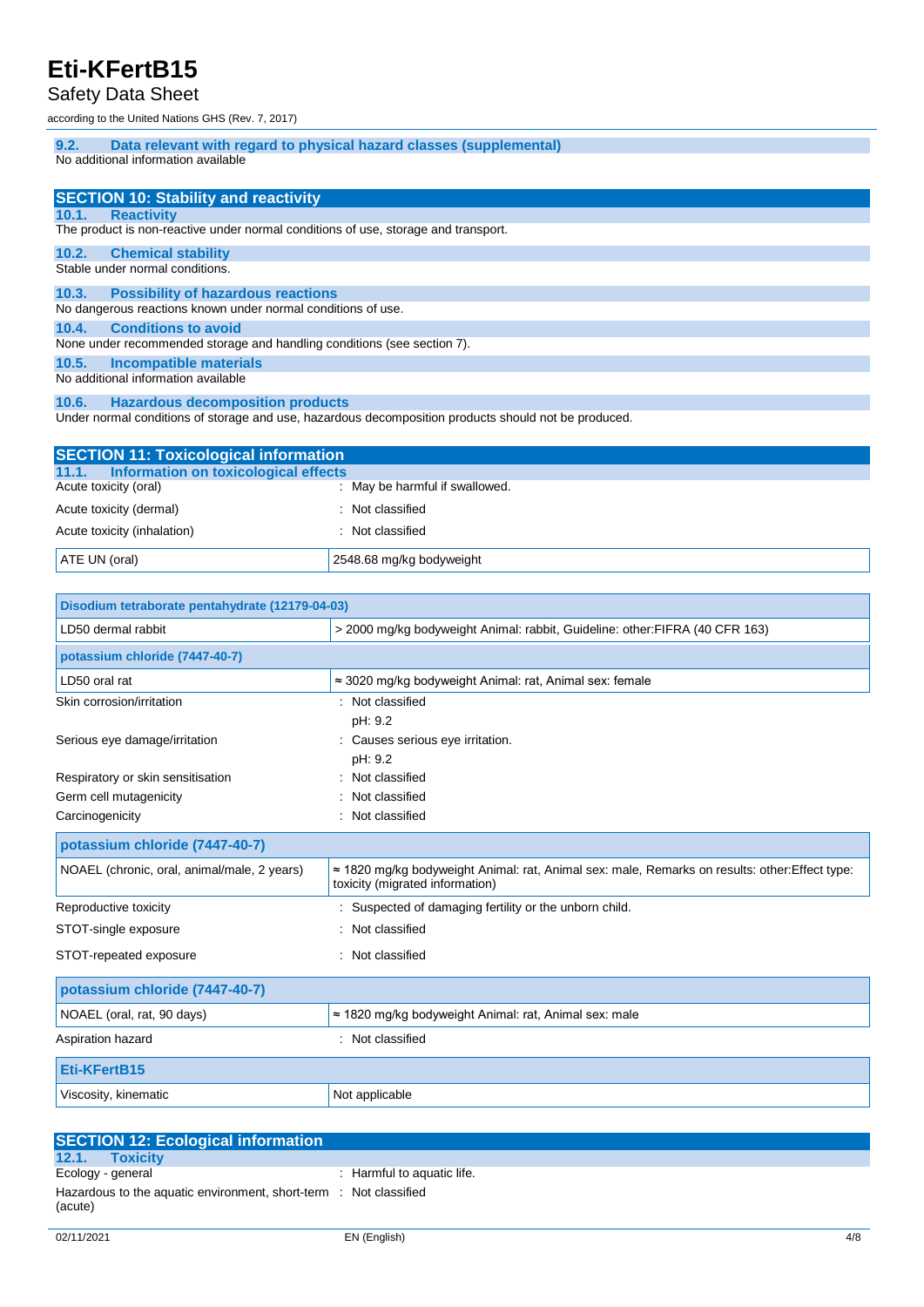### Safety Data Sheet

according to the United Nations GHS (Rev. 7, 2017)

| Hazardous to the aquatic environment, long-term : Not classified<br>(chronic) |                                                                                                                                                       |  |
|-------------------------------------------------------------------------------|-------------------------------------------------------------------------------------------------------------------------------------------------------|--|
| Disodium tetraborate pentahydrate (12179-04-03)                               |                                                                                                                                                       |  |
| LC50 - Fish [1]                                                               | 74 mg/l Test organisms (species): Limanda limanda                                                                                                     |  |
| LC50 - Fish [2]                                                               | 79.7 mg/l Test organisms (species): Pimephales promelas                                                                                               |  |
| EC50 72h - Algae [1]                                                          | 66 mg/l Test organisms (species): Phaeodactylum tricornutum                                                                                           |  |
| EC50 72h - Algae [2]                                                          | 54 mg/l Test organisms (species): Phaeodactylum tricornutum                                                                                           |  |
| NOEC chronic fish                                                             | 6.4 mg/l Test organisms (species): Danio rerio (previous name: Brachydanio rerio) Duration: '34<br>ď                                                  |  |
| potassium chloride (7447-40-7)                                                |                                                                                                                                                       |  |
| LC50 - Fish [1]                                                               | 880 mg/l Test organisms (species): Pimephales promelas                                                                                                |  |
| EC50 - Other aquatic organisms [1]                                            | 440 - 880 mg/l Test organisms (species): other:see below                                                                                              |  |
| EC50 - Other aquatic organisms [2]                                            | 580 - 670 mg/l Test organisms (species): other:see below                                                                                              |  |
| EC50 72h - Algae [1]                                                          | > 100 mg/l Test organisms (species): Desmodesmus subspicatus (previous name:<br>Scenedesmus subspicatus)                                              |  |
| 12.2.<br><b>Persistence and degradability</b>                                 |                                                                                                                                                       |  |
| <b>Eti-KFertB15</b>                                                           |                                                                                                                                                       |  |
| Persistence and degradability                                                 | Boron is naturally occurring and ubiquitous in the environment. Disodium tetraborate<br>pentahydrate decomposes in the environment to natural borate. |  |
| Disodium tetraborate pentahydrate (12179-04-03)                               |                                                                                                                                                       |  |
| Persistence and degradability                                                 | Boron is naturally occurring and ubiquitous in the environment. Disodium tetraborate<br>pentahydrate decomposes in the environment to natural borate. |  |
| <b>Bioaccumulative potential</b><br>12.3.                                     |                                                                                                                                                       |  |
| <b>Eti-KFertB15</b>                                                           |                                                                                                                                                       |  |
| Bioaccumulative potential                                                     | Not bioaccumulative.                                                                                                                                  |  |
| Disodium tetraborate pentahydrate (12179-04-03)                               |                                                                                                                                                       |  |
| Bioaccumulative potential                                                     | Not bioaccumulative.                                                                                                                                  |  |
| 12.4.<br><b>Mobility in soil</b>                                              |                                                                                                                                                       |  |
| Eti-KFertB15                                                                  |                                                                                                                                                       |  |
| Mobility in soil                                                              | The product is soluble in water and is leachable through normal soil.                                                                                 |  |
| Disodium tetraborate pentahydrate (12179-04-03)                               |                                                                                                                                                       |  |
| Mobility in soil                                                              | The product is soluble in water and is leachable through normal soil.                                                                                 |  |
| <b>Other adverse effects</b><br>12.5.                                         |                                                                                                                                                       |  |
| Ozone<br>Other adverse effects                                                | Not classified<br>No additional information available                                                                                                 |  |
|                                                                               |                                                                                                                                                       |  |

| <b>SECTION 13: Disposal considerations</b> |                                                                                               |
|--------------------------------------------|-----------------------------------------------------------------------------------------------|
| 13.1.<br><b>Disposal methods</b>           |                                                                                               |
| Waste treatment methods                    | . Dispose of contents/container in accordance with licensed collector's sorting instructions. |

| <b>SECTION 14: Transport information</b> |
|------------------------------------------|
| In accordance with IMDG / IATA / UN RTDG |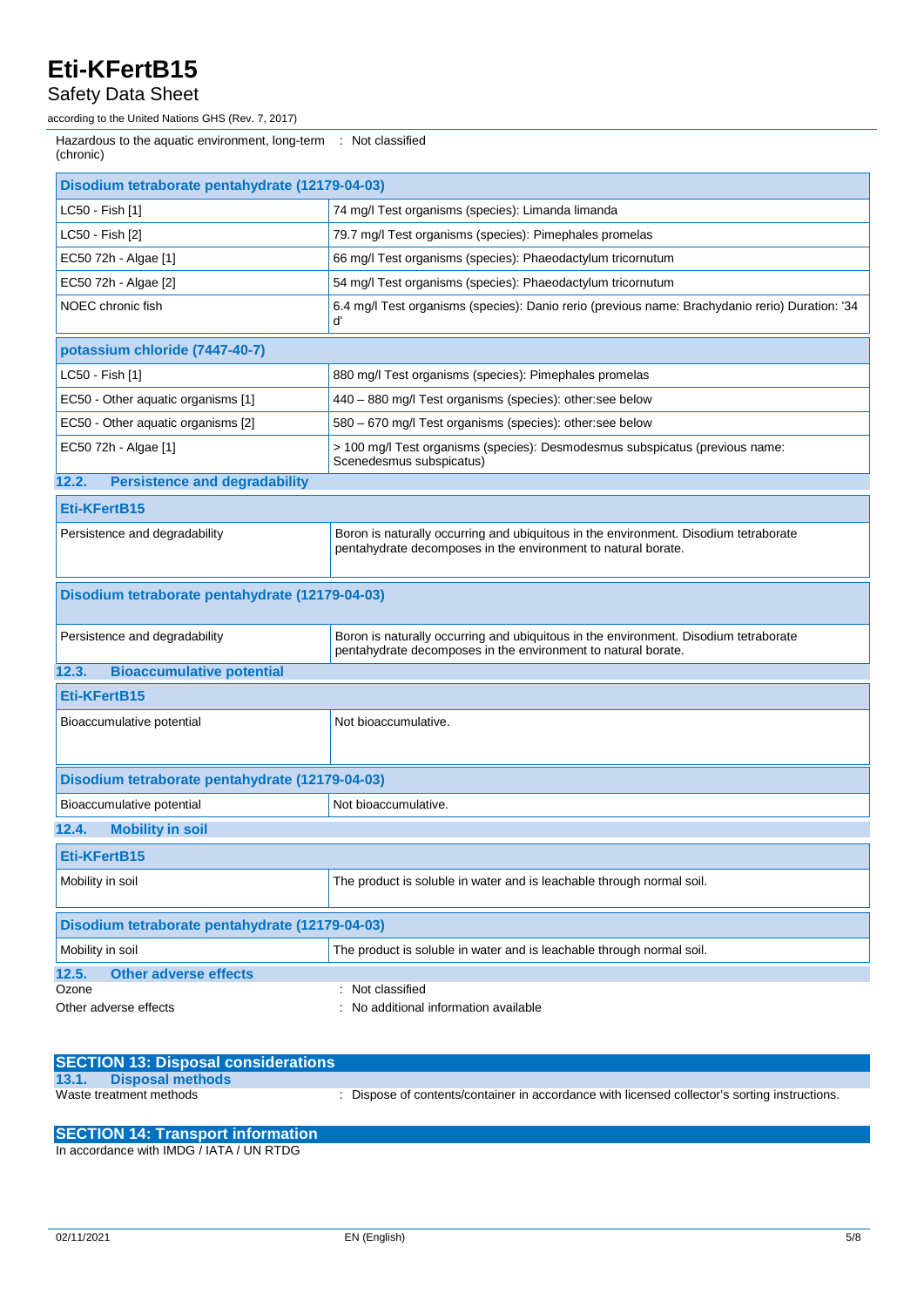### Safety Data Sheet

according to the United Nations GHS (Rev. 7, 2017)

| <b>UN RTDG</b>                                                                                                                                                                                                                                                                                              | <b>IMDG</b>                                                | <b>IATA</b>                       |  |  |
|-------------------------------------------------------------------------------------------------------------------------------------------------------------------------------------------------------------------------------------------------------------------------------------------------------------|------------------------------------------------------------|-----------------------------------|--|--|
| 14.1.<br><b>UN number</b>                                                                                                                                                                                                                                                                                   |                                                            |                                   |  |  |
| Not regulated for transport                                                                                                                                                                                                                                                                                 |                                                            |                                   |  |  |
| 14.2.<br><b>UN Proper Shipping Name</b>                                                                                                                                                                                                                                                                     |                                                            |                                   |  |  |
| Not applicable                                                                                                                                                                                                                                                                                              | Not applicable                                             | Not applicable                    |  |  |
| <b>Transport hazard class(es)</b><br>14.3.                                                                                                                                                                                                                                                                  |                                                            |                                   |  |  |
| Not applicable                                                                                                                                                                                                                                                                                              | Not applicable                                             | Not applicable                    |  |  |
| Not applicable                                                                                                                                                                                                                                                                                              | Not applicable                                             | Not applicable                    |  |  |
| 14.4.<br><b>Packing group</b>                                                                                                                                                                                                                                                                               |                                                            |                                   |  |  |
| Not applicable                                                                                                                                                                                                                                                                                              | Not applicable                                             | Not applicable                    |  |  |
| <b>Environmental hazards</b><br>14.5.                                                                                                                                                                                                                                                                       |                                                            |                                   |  |  |
| Dangerous for the environment: No                                                                                                                                                                                                                                                                           | Dangerous for the environment: No<br>Marine pollutant : No | Dangerous for the environment: No |  |  |
|                                                                                                                                                                                                                                                                                                             | No supplementary information available                     |                                   |  |  |
| 14.6.<br><b>Special precautions for user</b><br>- UN RTDG<br>No data available<br>- IMDG<br>No data available<br>- IATA<br>No data available                                                                                                                                                                |                                                            |                                   |  |  |
| 14.7.<br><b>Transport in bulk according to IMO instruments</b><br>Not applicable                                                                                                                                                                                                                            |                                                            |                                   |  |  |
| <b>SECTION 15: Regulatory information</b>                                                                                                                                                                                                                                                                   |                                                            |                                   |  |  |
| Safety, health and environmental regulations specific for the product in question<br>15.1.<br>Regulatory reference<br>: Listed on the EEC inventory EINECS (European Inventory of Existing Commercial Chemical<br>Substances)<br>Listed on the Japanese ENCS (Existing & New Chemical Substances) inventory |                                                            |                                   |  |  |

| Elotod on the capaneous Entrepreneuring or non-only chomical capataneous involvery        |  |
|-------------------------------------------------------------------------------------------|--|
| Listed on IECSC (Inventory of Existing Chemical Substances Produced or Imported in China) |  |
| Listed on NZIoC (New Zealand Inventory of Chemicals)                                      |  |

Listed on PICCS (Philippines Inventory of Chemicals and Chemical Substances).

| <b>SECTION 16: Other information</b> |                              |          |                                                                                                                                                                                   |
|--------------------------------------|------------------------------|----------|-----------------------------------------------------------------------------------------------------------------------------------------------------------------------------------|
| Issue date<br><b>Revision date</b>   | : 01/11/2020<br>: 01/11/2021 |          |                                                                                                                                                                                   |
| <b>Section</b>                       | <b>Changed item</b>          | Change   | <b>Comments</b>                                                                                                                                                                   |
|                                      |                              | Modified | This SDS has been compiled for the first<br>time in accordance with the GHS (Rev.6)<br>(2015)-Guidance on the Compilation of<br>Safety data Sheets. (November,<br>2020/Rev.No:00) |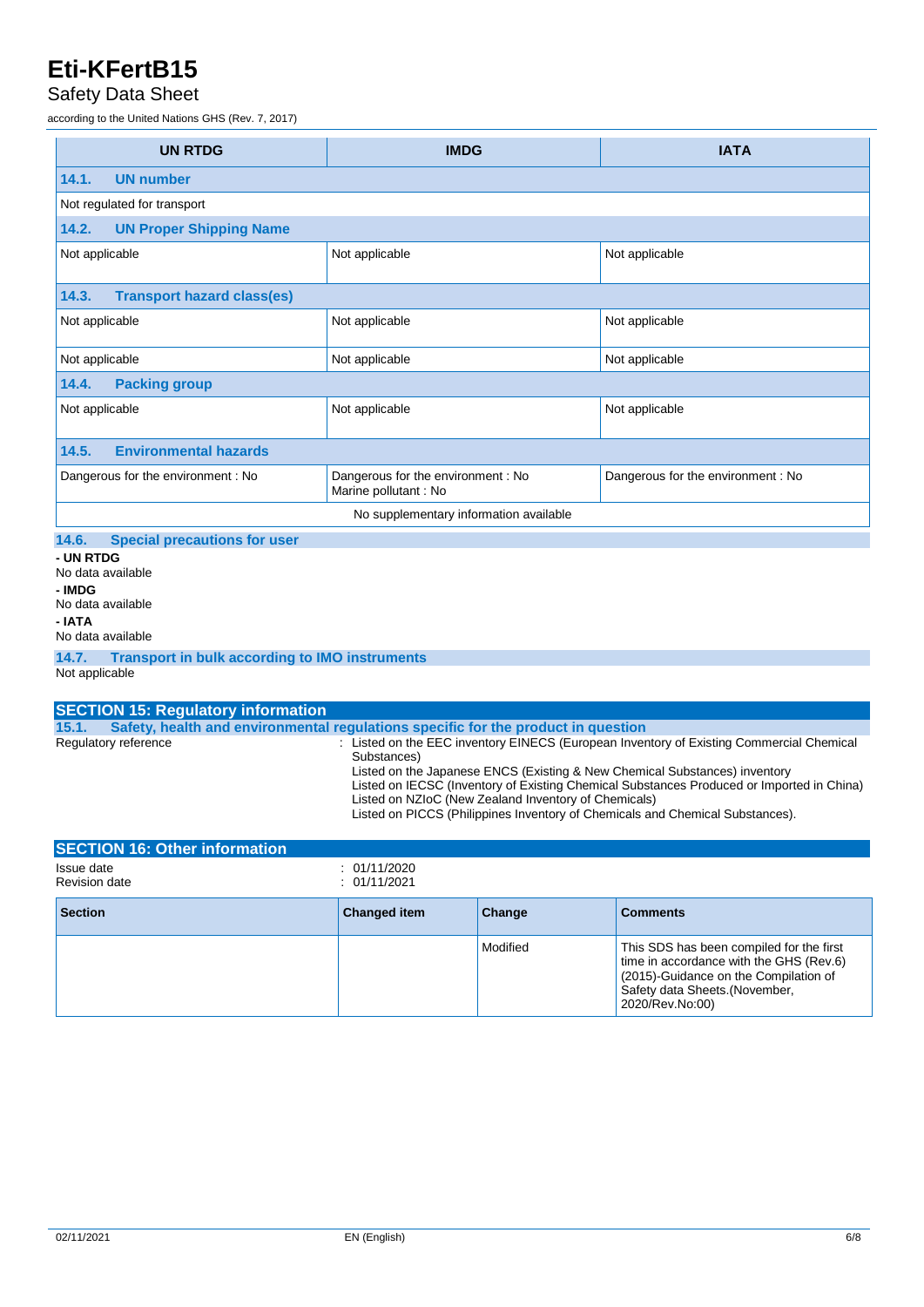### Safety Data Sheet

according to the United Nations GHS (Rev. 7, 2017)

| Abbreviations and acronyms | : CAS-No. - Chemical Abstract Service number                                                                                                                                                 |
|----------------------------|----------------------------------------------------------------------------------------------------------------------------------------------------------------------------------------------|
|                            | ADN - European Agreement concerning the International Carriage of Dangerous Goods by                                                                                                         |
|                            | <b>Inland Waterways</b>                                                                                                                                                                      |
|                            | ADR - European Agreement concerning the International Carriage of Dangerous Goods by                                                                                                         |
|                            | Road                                                                                                                                                                                         |
|                            | ATE - Acute Toxicity Estimate                                                                                                                                                                |
|                            | <b>BCF</b> - Bioconcentration factor                                                                                                                                                         |
|                            | BLV - Biological limit value                                                                                                                                                                 |
|                            | BOD - Biochemical oxygen demand (BOD)                                                                                                                                                        |
|                            | CLP - Classification Labelling Packaging Regulation; Regulation (EC) No 1272/2008                                                                                                            |
|                            | COD - Chemical oxygen demand (COD)                                                                                                                                                           |
|                            | DMEL - Derived Minimal Effect level<br>DNEL - Derived-No Effect Level                                                                                                                        |
|                            | EC50 - Median effective concentration                                                                                                                                                        |
|                            | EC-No. - European Community number                                                                                                                                                           |
|                            | ED - Endocrine disrupting properties                                                                                                                                                         |
|                            | <b>EN</b> - European Standard                                                                                                                                                                |
|                            | IARC - International Agency for Research on Cancer                                                                                                                                           |
|                            | IATA - International Air Transport Association                                                                                                                                               |
|                            | <b>IMDG</b> - International Maritime Dangerous Goods                                                                                                                                         |
|                            | <b>IOELV</b> - Indicative Occupational Exposure Limit Value                                                                                                                                  |
|                            | LC50 - Median lethal concentration                                                                                                                                                           |
|                            | LD50 - Median lethal dose                                                                                                                                                                    |
|                            | LOAEL - Lowest Observed Adverse Effect Level                                                                                                                                                 |
|                            | N.O.S. - Not Otherwise Specified                                                                                                                                                             |
|                            | NOAEC - No-Observed Adverse Effect Concentration                                                                                                                                             |
|                            | NOAEL - No-Observed Adverse Effect Level                                                                                                                                                     |
|                            | NOEC - No-Observed Effect Concentration                                                                                                                                                      |
|                            | OECD - Organisation for Economic Co-operation and Development                                                                                                                                |
|                            | OEL - Occupational Exposure Limit                                                                                                                                                            |
|                            | PBT - Persistent Bioaccumulative Toxic                                                                                                                                                       |
|                            | <b>PNEC - Predicted No-Effect Concentration</b>                                                                                                                                              |
|                            | REACH - Registration, Evaluation, Authorisation and Restriction of Chemicals Regulation<br>(EC) No 1907/2006                                                                                 |
|                            | RID - Regulations concerning the International Carriage of Dangerous Goods by Rail<br>SDS - Safety Data Sheet                                                                                |
|                            | STP - Sewage treatment plant                                                                                                                                                                 |
|                            | ThOD - Theoretical oxygen demand (ThOD)                                                                                                                                                      |
|                            | TLM - Median Tolerance Limit                                                                                                                                                                 |
|                            | <b>TRGS - Technical Rules for Hazardous Substances</b>                                                                                                                                       |
|                            | VOC - Volatile Organic Compounds                                                                                                                                                             |
|                            | vPvB - Very Persistent and Very Bioaccumulative                                                                                                                                              |
|                            | WGK - Water Hazard Class                                                                                                                                                                     |
| Training advice            | Normal use of this product shall imply use in accordance with the instructions on the                                                                                                        |
|                            | packaging.                                                                                                                                                                                   |
| Other information          | : DISCLAIMER OF LIABILITY The information in this SDS was obtained from sources which                                                                                                        |
|                            | we believe are reliable. However, the information is provided without any warranty, express                                                                                                  |
|                            | or implied, regarding its correctness. The conditions or methods of handling, storage, use or                                                                                                |
|                            | disposal of the product are beyond our control and may be beyond our knowledge. For this                                                                                                     |
|                            | and other reasons, we do not assume responsibility and expressly disclaim liability for loss,<br>damage or expense arising out of or in any way connected with the handling, storage, use or |
|                            | disposal of the product. This SDS was prepared and is to be used only for this product. If the                                                                                               |

applicable. **Full text of H-statements & Precautionary statements (GHS UN):** H303 **May be harmful if swallowed** May be harmful if swallowed H319 Causes serious eye irritation H361d **Suspected of damaging the unborn child** P201 **P201 Obtain special instructions before use.** P202 **Do not handle until all safety precautions have been read and understood.** P264 Wash ... thoroughly after handling. P280 **Wear protective gloves/protective clothing/eye protection/face protection/hearing** protection/....

product is used as a component in another product, this SDS information may not be